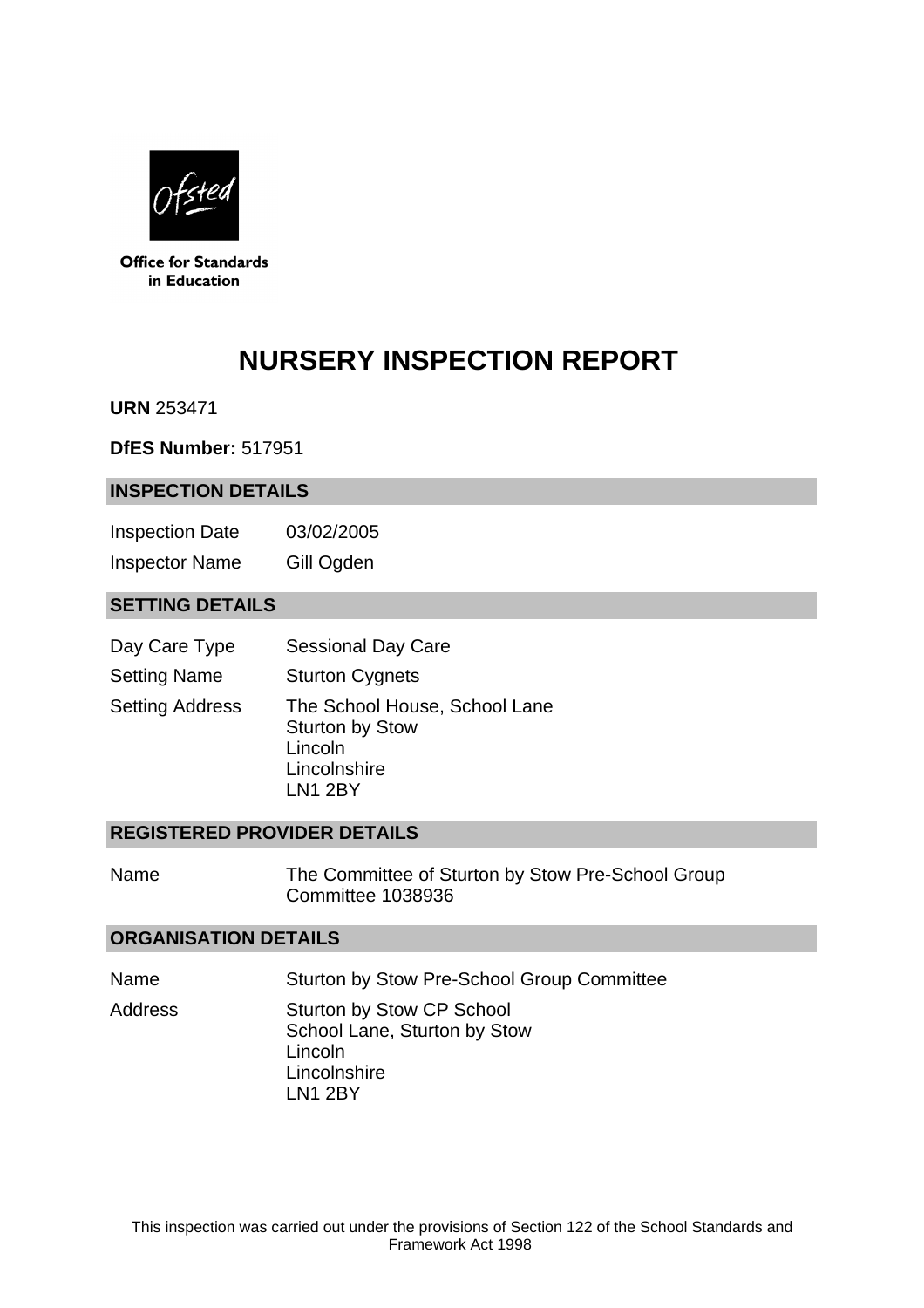## **ABOUT THE INSPECTION**

The purpose of this inspection is to assure government, parents and the public that the nursery education for funded three and four year old children is of an acceptable quality. Inspection of nursery education also identifies strengths and weaknesses so that providers can improve the quality of educational provision and help children to achieve the early learning goals (elgs) by the end of the Foundation Stage. This inspection report must be made available to all parents.

If the setting has been inspected previously, an action plan will have been drawn up to tackle issues identified. This inspection, therefore, must also assess what progress has been made in the implementation of this plan.

#### **Information about the setting**

Sturton Cygnets has been registered for many years, originally known as Sturton-by-Stow Playgroup, and is run by a volunteer management committee. It operates from a classroom in Sturton-by-Stow Primary School and has access to secure outdoor play areas. Sessions run each weekday during school term time from 09:00 until 11:30. A maximum of 24 children may attend at any one time.

Currently there are 32 children aged from two and a half to five years on roll. They attend for a variety of sessions and come from the local, rural area. Of these, 18 receive funding for nursery education. The group supports children with special educational needs and also ones who speak English as an additional language.

There are four regular members of staff working with the children. Two staff have appropriate early years qualifications and one of those is currently upgrading hers. A further staff member is about to start working towards an appropriate qualification.

The group is a member of the Pre-school Learning Alliance and is working towards achieving its quality assurance.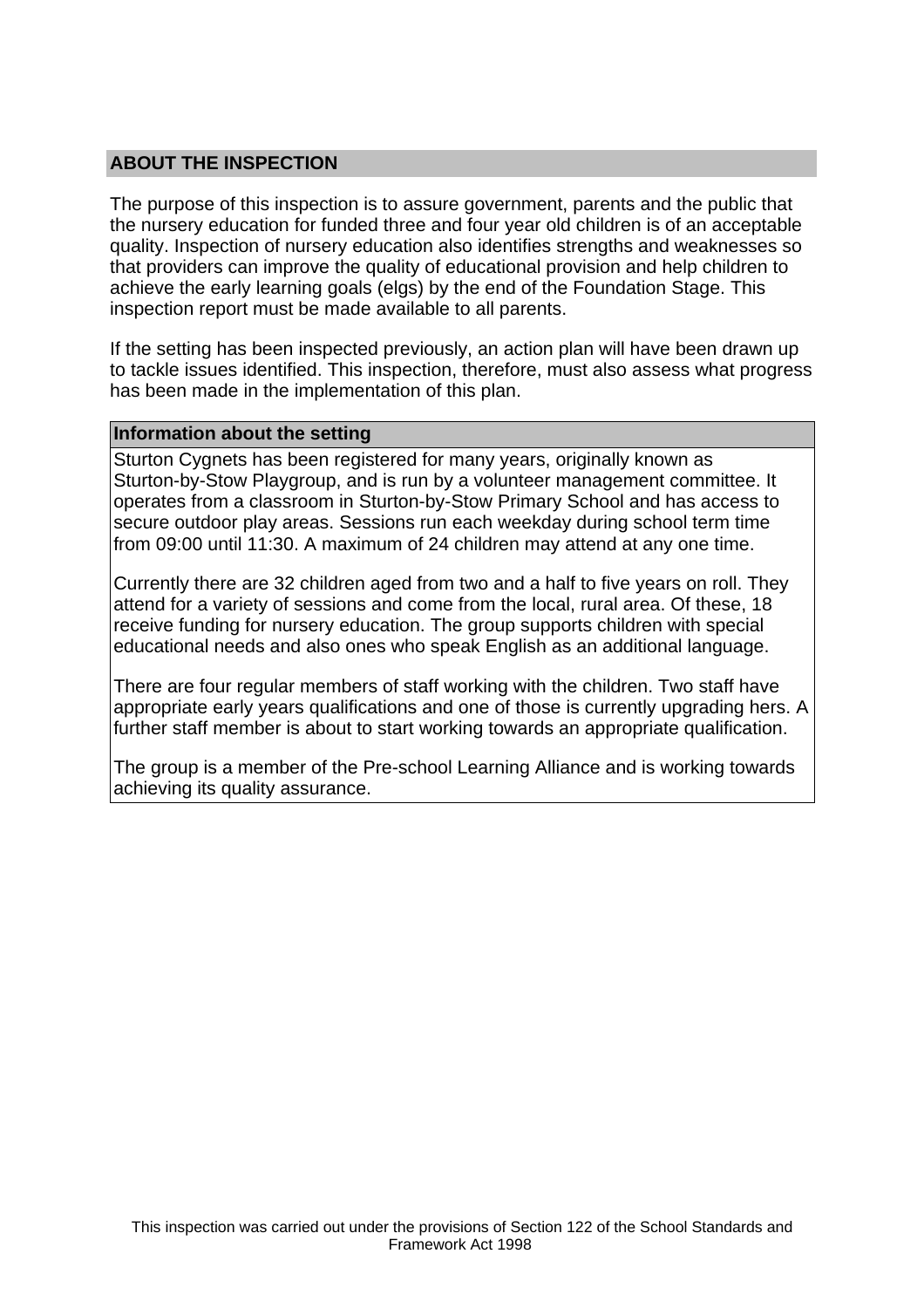# **INSPECTION OF THE NURSERY EDUCATION PROVISION FOR FUNDED THREE AND FOUR YEAR OLDS.**

## **How effective is the nursery education?**

Sturton Cygnets provides good quality nursery education overall which enables children to make generally good progress towards the early learning goals in all the areas of learning.

The quality of teaching is generally good. Staff are committed to providing the best they can for the children and work hard to create a warm and fun environment for them. They develop some useful homemade resources to support both individual children's learning needs and those of the whole group and they make good use of foodstuffs to support children's learning. They have not yet organised the classroom sufficiently well to maximise children's learning and minimise potential undesirable behaviour. Staff observe and record children's achievements consistently but they do not use this well enough to inform the planning of what individual children should be doing next. Children with special educational needs are supported well and systems are in place to improve the provision for children whose first language is not English.

The leadership and management of the nursery is generally good. There is a whole team approach and the committee carry out appraisals on all the staff so that strengths and training needs can be identified. Staff carry out regular evaluations of activities and use outside support well for areas such as special educational needs but the overall monitoring of the educational provision has not been fully developed.

The partnership with parents is generally good. Some parents form the management committee and good relationships are evident between parents and staff generally. Parents receive some useful written information about the foundation stage curriculum and are kept up-to-date through newsletters about what the children are doing. They chat daily with staff about their children and have the opportunity to attend open evenings twice a year. However, there are limited opportunities for them to take part more fully in their children's learning.

### **What is being done well?**

- Staff work effectively with parents and other agencies to support children with special educational needs. Individual education plans are in place and are reviewed regularly.
- Children's progress records clearly show what children can do. They link closely to the stepping stones towards the early learning goals and are regularly updated.
- The staff have developed a warm, caring and fun atmosphere for the children which helps them feel secure and keen to take part in activities.
- Food is used well to teach children about healthy eating, stimulate their senses and learn about changes through cooking.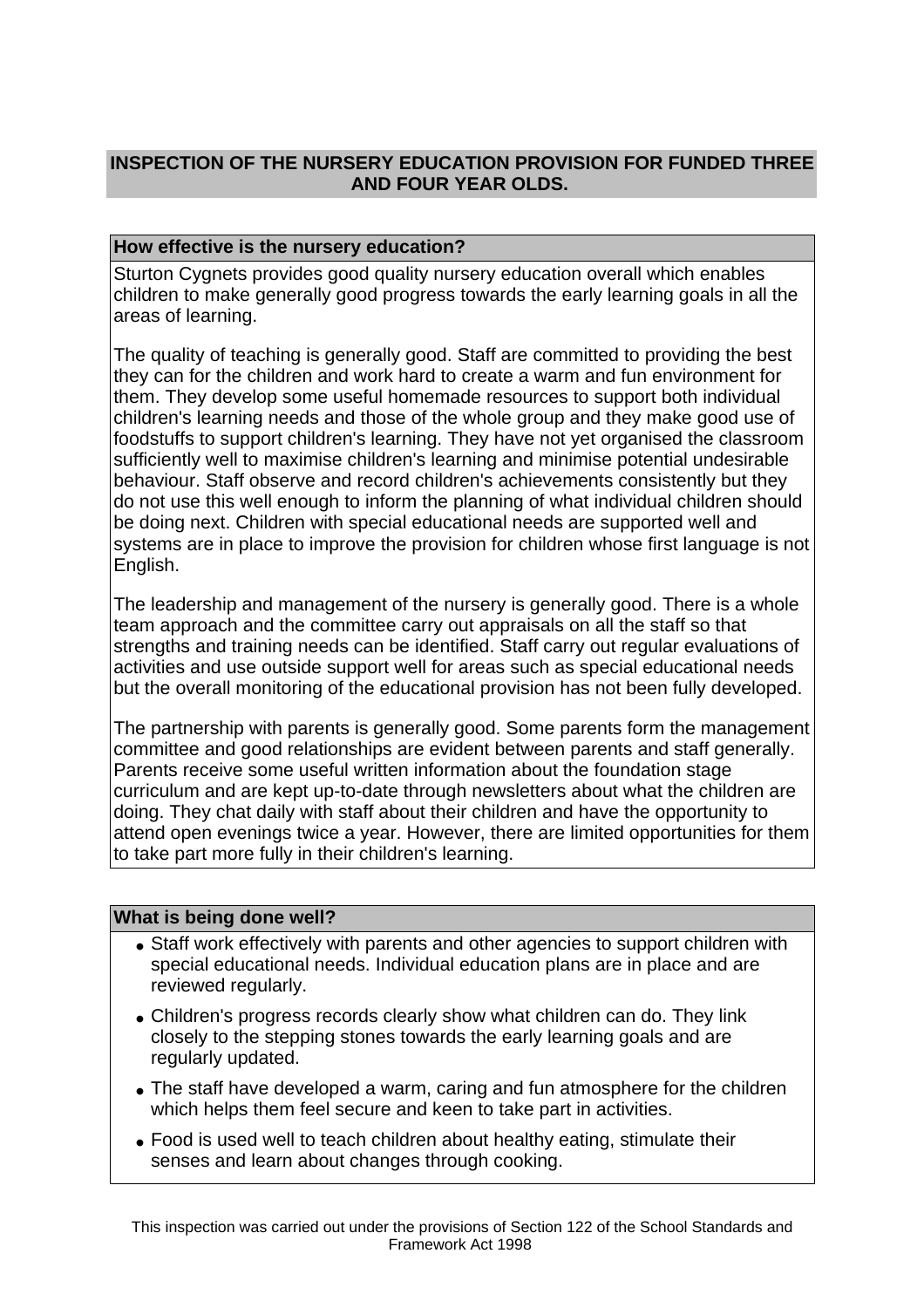• Staff create some useful homemade resources to support children's learning such as the 'picture clock' which children can check to see what stage they are at in the session.

#### **What needs to be improved?**

- the identification of individual children's next steps in planning
- the organisation of the classroom to maximise children's learning and reduce opportunities for inappropriate behaviour
- parents' involvement in children's learning.

#### **What has improved since the last inspection?**

Very good progress has been made since the last inspection. Staff were asked to improve the teaching methods used when delivering large physical activities particularly regarding ensuring children warmed up sufficiently.

All the staff attended training on large physical play and as a result have improved its all round provision. They are more confident and children enjoy taking part.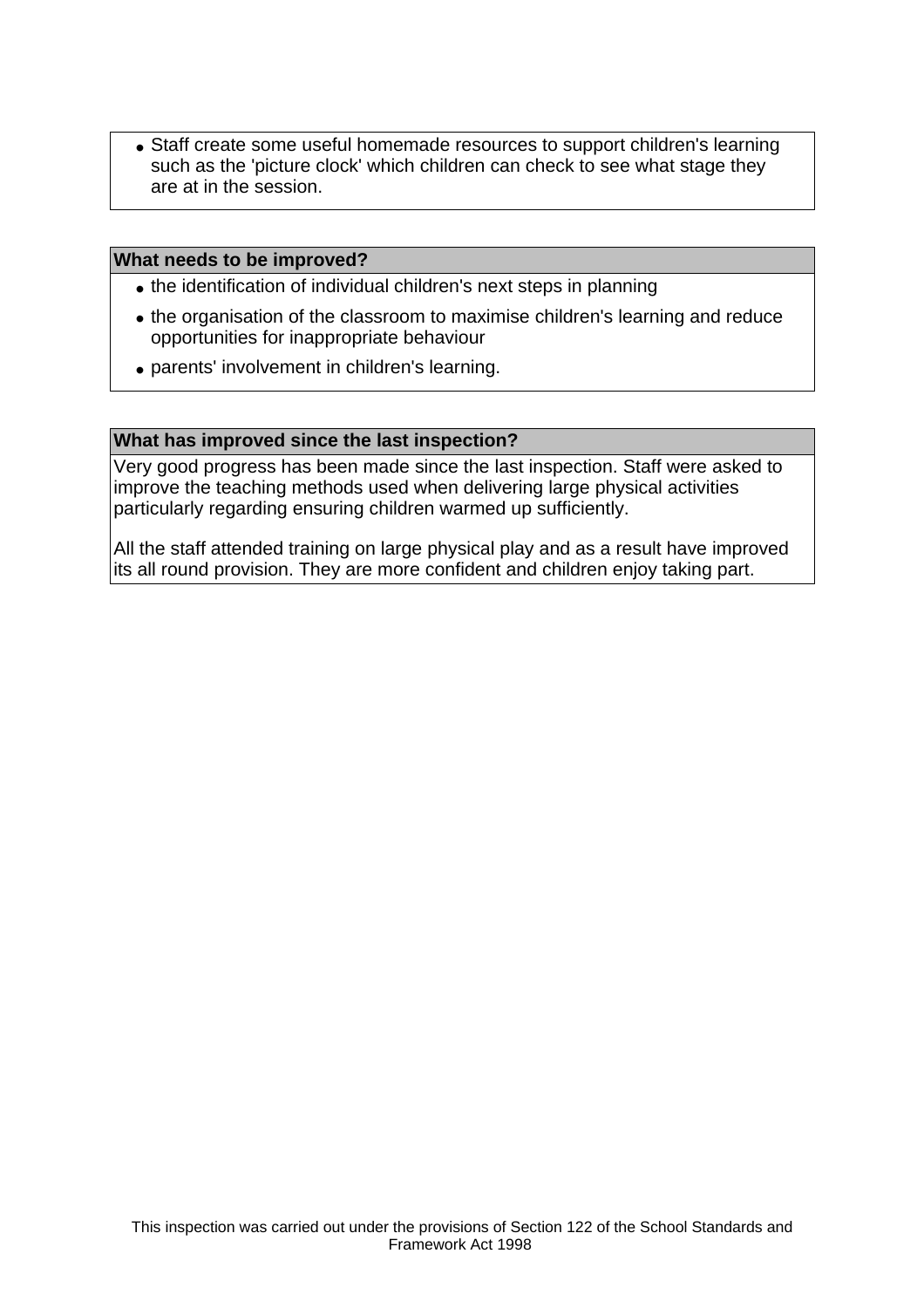# **SUMMARY OF JUDGEMENTS**

## **PERSONAL, SOCIAL AND EMOTIONAL DEVELOPMENT**

Judgement: Generally Good

Children are keen to get involved in activities and confident to speak at circle times and also when they want different equipment and toys. They play together in small groups and pairs with activities such as construction, small world and role play. They show care and concern for one another and the staff, helping each other to make toys work and assisting the staff to tidy up. They know their manners and how they should behave but do not always manage to do it.

# **COMMUNICATION, LANGUAGE AND LITERACY**

Judgement: Generally Good

Children chat to each other and staff during activities and listen to stories and join in with songs and rhymes, often predicting events. They talk about what they are doing and learn new words regularly. They enjoy using the Jolly Phonics system to sound out and recognise words and letters. They are developing the skills they need to hold and use pens and pencils and try to write their names but do not have enough free access to writing materials.

# **MATHEMATICAL DEVELOPMENT**

Judgement: | Generally Good

Children count confidently and are beginning to recognise numerals. They enjoy number rhymes and songs which help them begin to understand about calculation and staff help them to recognise colours and amounts during activities such as making bracelets and building with Duplo. They enjoy playing maths games such as Lucky Ducks. However, daily routines and regular water play are not used effectively enough to reinforce children's mathematical understanding.

# **KNOWLEDGE AND UNDERSTANDING OF THE WORLD**

Judgement: Generally Good

Children enjoy investigating growth and change through such activities as cooking and growing bulbs. They use construction sets regularly and recycled materials occasionally to develop their design skills through model making. They access battery operated toys and understand how they work but do not have enough regular access to the computer and other forms of technology. They celebrate festivals and take part in national and local events such as the village show and Children in Need.

# **PHYSICAL DEVELOPMENT**

Judgement: | Generally Good

Children move confidently and safely around the room and planned activities help them to develop their balancing and climbing skills. They understand about changes in their body when exercising and what foods are healthy. They play with small and large toys and equipment skilfully and are developing good control of tools such as scissors and hammers. The outdoor playground is not used effectively enough to promote children's whole body skills.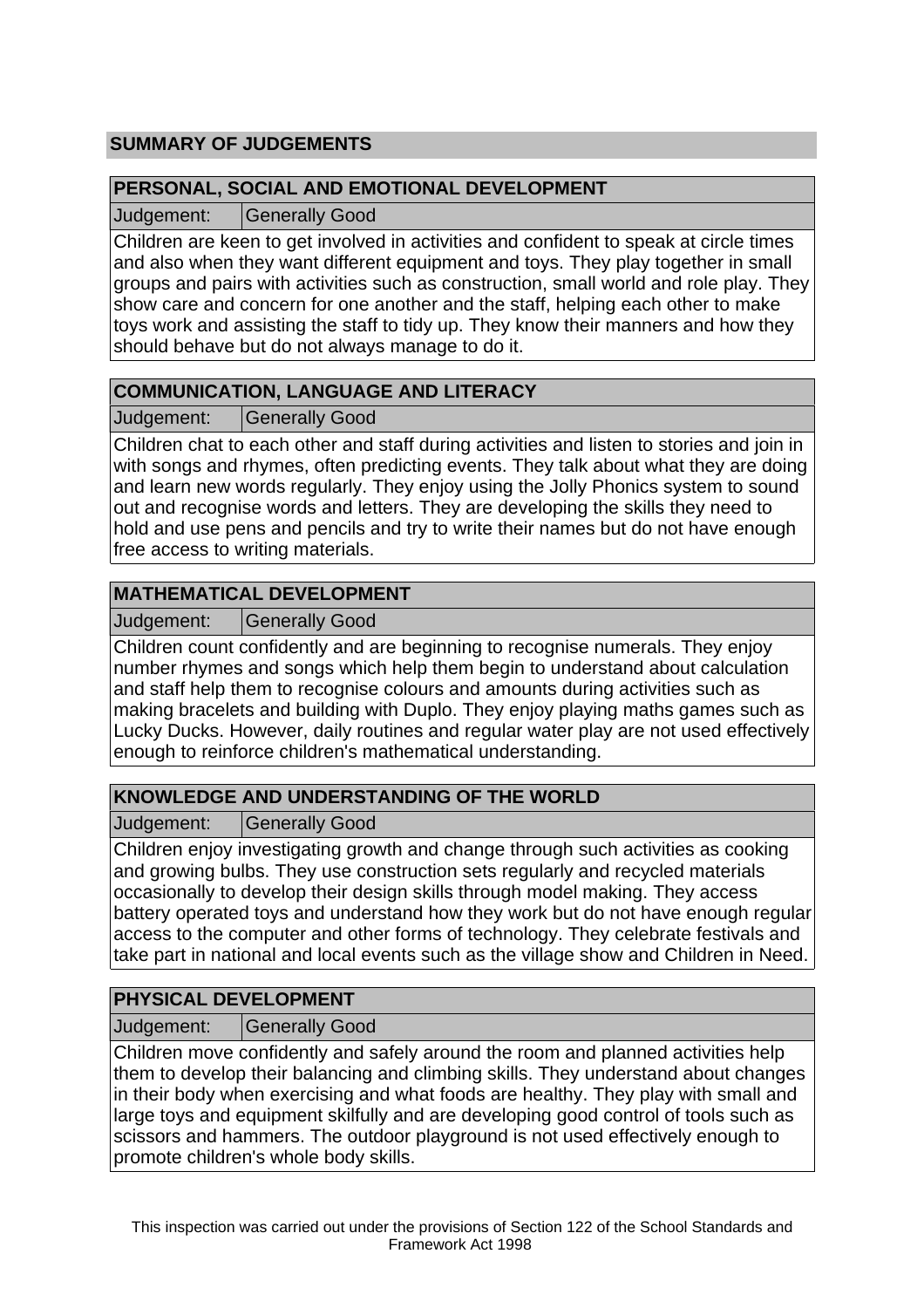# **CREATIVE DEVELOPMENT**

Judgement: | Generally Good

Children are exposed to a variety of materials, such as paint, glue, leaves and cloth, which help them use their imaginations to freely create paintings and collages. They enjoy singing, listening and moving to music. They take part in role play such as hairdressing and enjoy small world play such as train sets and dolls houses. They are developing their senses by, for example, tasting and smelling different food. They have limited access to water play.

**Children's spiritual, moral, social, and cultural development is fostered appropriately.**